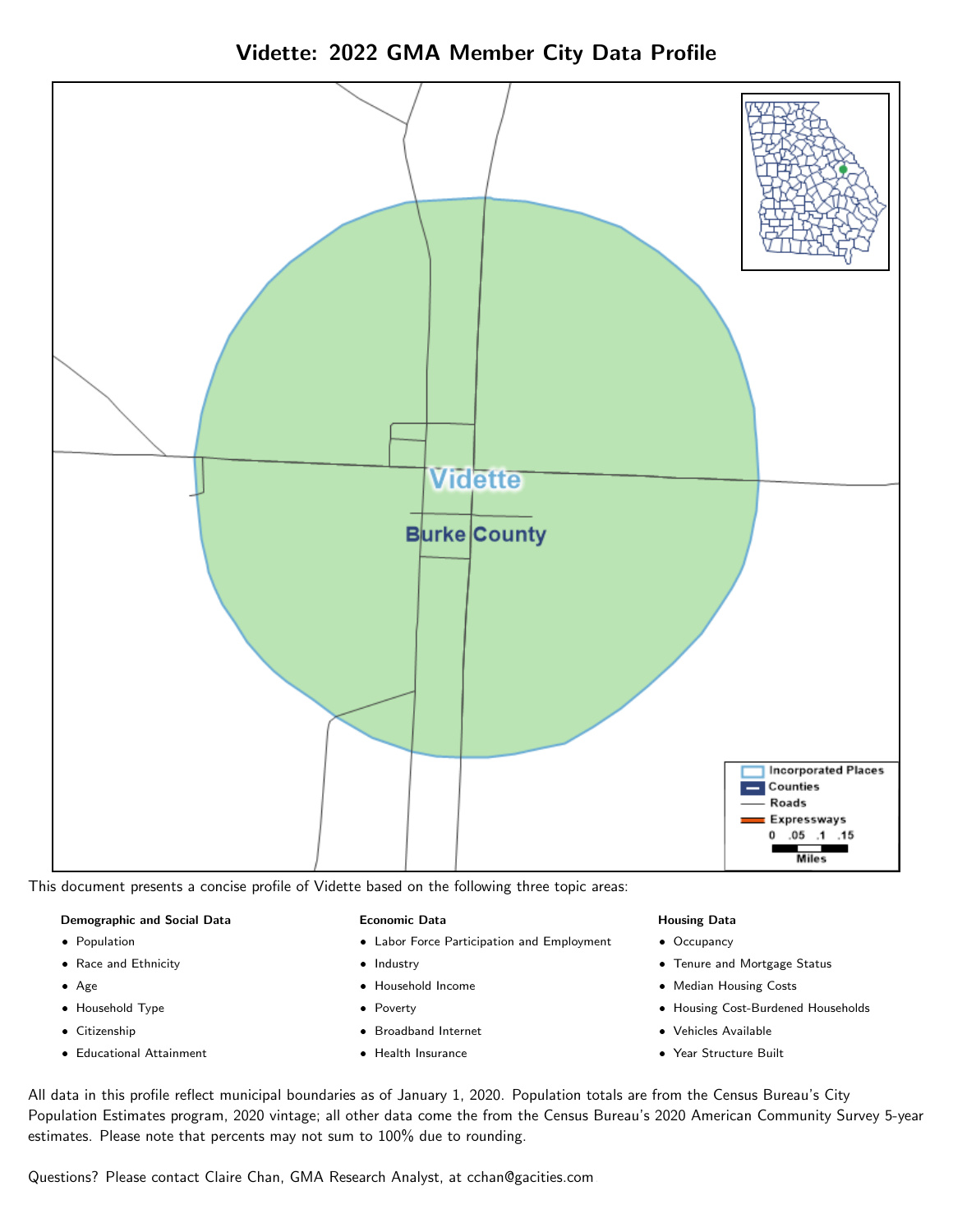# Vidette: Demographic and Social



0% 5% 10% 15% 20% 25% Male **Female** 25% 20% 15% 10% 5% 85 and over 80-84 75-79 70-74 65-69 60-64 55-59 50-54  $45 - 49$ 40-44 35-39 30-34 25-29 20-24 15-19  $10-14$ 5-9 Under 5

# **Citizenship**

Age

| <b>Native Born</b><br>100% |  |
|----------------------------|--|

Race and Ethnicity



Source: U.S. Census Bureau, City Population Estimates, 2020 vintage Source: American Community Survey, 2020 5-year estimates, table B03002

# Household Type



Source: American Community Survey, 2020 5-year estimates, table B01001 Source: American Community Survey, 2020 5-year estimates, table B11001

#### Educational Attainment



Source: American Community Survey, 2020 5-year estimates, table B05002 Source: American Community Survey, 2020 5-year estimates, table B15002

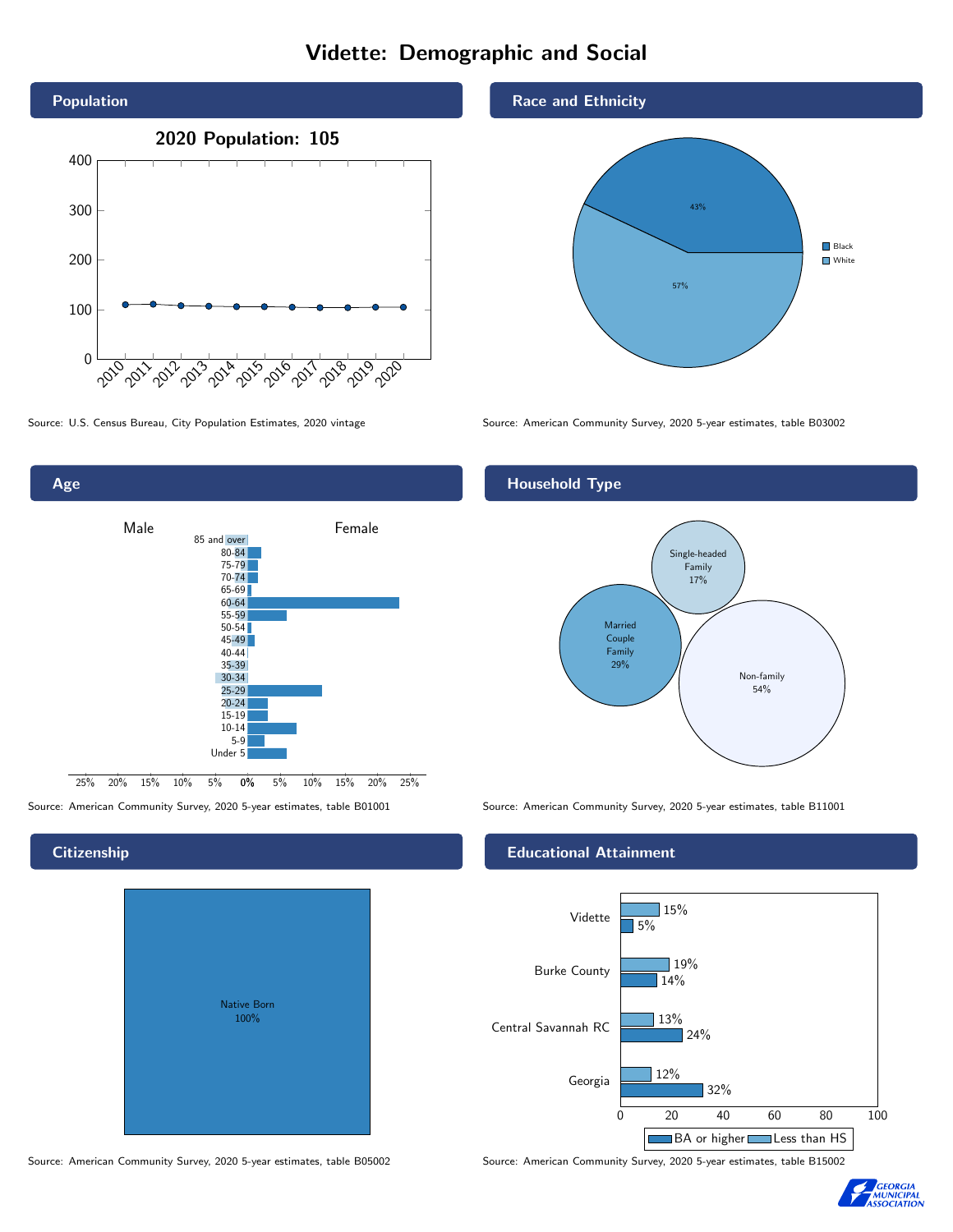# Vidette: Economic



Source: American Community Survey, 2020 5-year estimates, table B23001 Note: Unemployment rate is based upon the civilian labor force.



Source: American Community Survey, 2020 5-year estimates, tables B19013 and B19025 Source: American Community Survey, 2020 5-year estimates, table B17010

Broadband Internet No 15% Yes 85%

#### Industry

| Agriculture, forestry, fishing and hunting, and mining      | $1\%$ |
|-------------------------------------------------------------|-------|
| Construction                                                | 2%    |
| Manufacturing                                               | 9%    |
| <b>Wholesale Trade</b>                                      | $1\%$ |
| Retail Trade                                                | 15%   |
| Transportation and warehousing, and utilities               | 11%   |
| Information                                                 | $0\%$ |
| Finance and insurance, real estate, rental, leasing         | 46%   |
| Professional, scientific, mgt, administrative, waste mgt    | $0\%$ |
| Educational services, and health care and social assistance | $7\%$ |
| Arts, entertainment, recreation, accommodation, food        | $0\%$ |
| service                                                     |       |
| Other services, except public administration                | $0\%$ |
| Public administration                                       | 9%    |

Source: American Community Survey, 2020 5-year estimates, table C24030

## Poverty



# **Health Insurance**



Source: American Community Survey, 2020 5-year estimates, table B28002 Source: American Community Survey, 2020 5-year estimates, table B18135